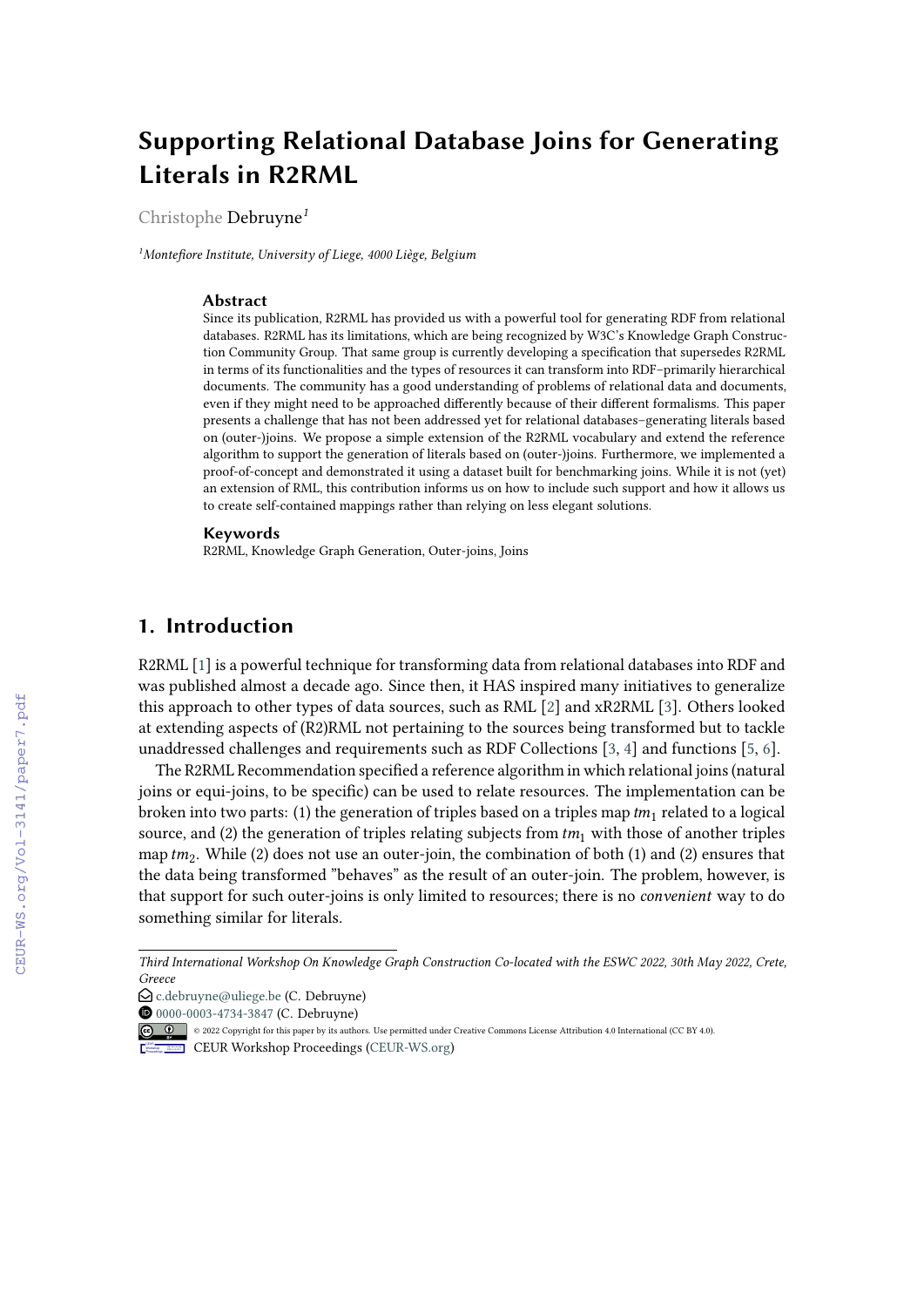<span id="page-1-1"></span>

**Figure 1:** The tables title and aka\_title of the database. A title may be related to one or more aka\_titles, and an aka\_title may be related to one title.

This paper proposes a simple extension of R2RML for supporting joins for the generation of literals and proposes how the reference algorithm could be extended. We demonstrate this extension using a fairly big relational database developed for benchmarking joins [\[7\]](#page-7-0). This benchmark provides us also with a realistic case, motivating the need for such an extension. Furthermore, this paper positions this contribution with other initiatives developed by the Knowledge Graph Generation community to open a discussion.

## **2. The Problem**

We framed the problem in the previous section. This section will rephrase the problem and discuss several approaches to achieve the desired result that one can observe in practice. To this end, we will be using a running example based on the database developed by [\[7\]](#page-7-0).

To benchmark the performance of joins, [\[7\]](#page-7-0) developed a database based on the Internet Movie Database<sup>[1](#page-1-0)</sup> (IMDb). In short, their motivation was that existing synthetic benchmarks might be biased, whereas real and "messy" provided better grounds for comparison. While that aspect is not important for this paper, the database they developed did contain two big tables: title containing information about movies and their titles, and aka\_title containing variations in titles (either an alternative title or titles in different languages). Figure [1](#page-1-1) depicts the relation between the two tables and their attributes. $2^2$  $2^2$ 

How can one use R2RML to relate instances of movies stored in the table title with their titles from title and their alternative titles from aka\_title, which requires one to apply a left outer join between title and from aka\_title? There are two approaches to achieving this with R2RML:

**Sol1** The first is the creation of two triples maps with one dedicated to the generation of triples for the outer-join.

<span id="page-1-2"></span><span id="page-1-0"></span><sup>1</sup><https://www.imdb.com/>

<sup>&</sup>lt;sup>2</sup>The files were loaded into a MySQL database but required some minor pre-processing: a handful of encoding issues in the files and NULL values in aka\_title were represented with the number 0. We also introduced a foreign key constraint that was not present in the SQL schema provided by [\[7\]](#page-7-0). The reason is that the foreign key constraint optimizes joins on these two tables. The tables contain 2528312 and 361472 records, respectively. There are 93 records from aka\_title not referring to a record in title and 2322682 records in title have no alternative titles.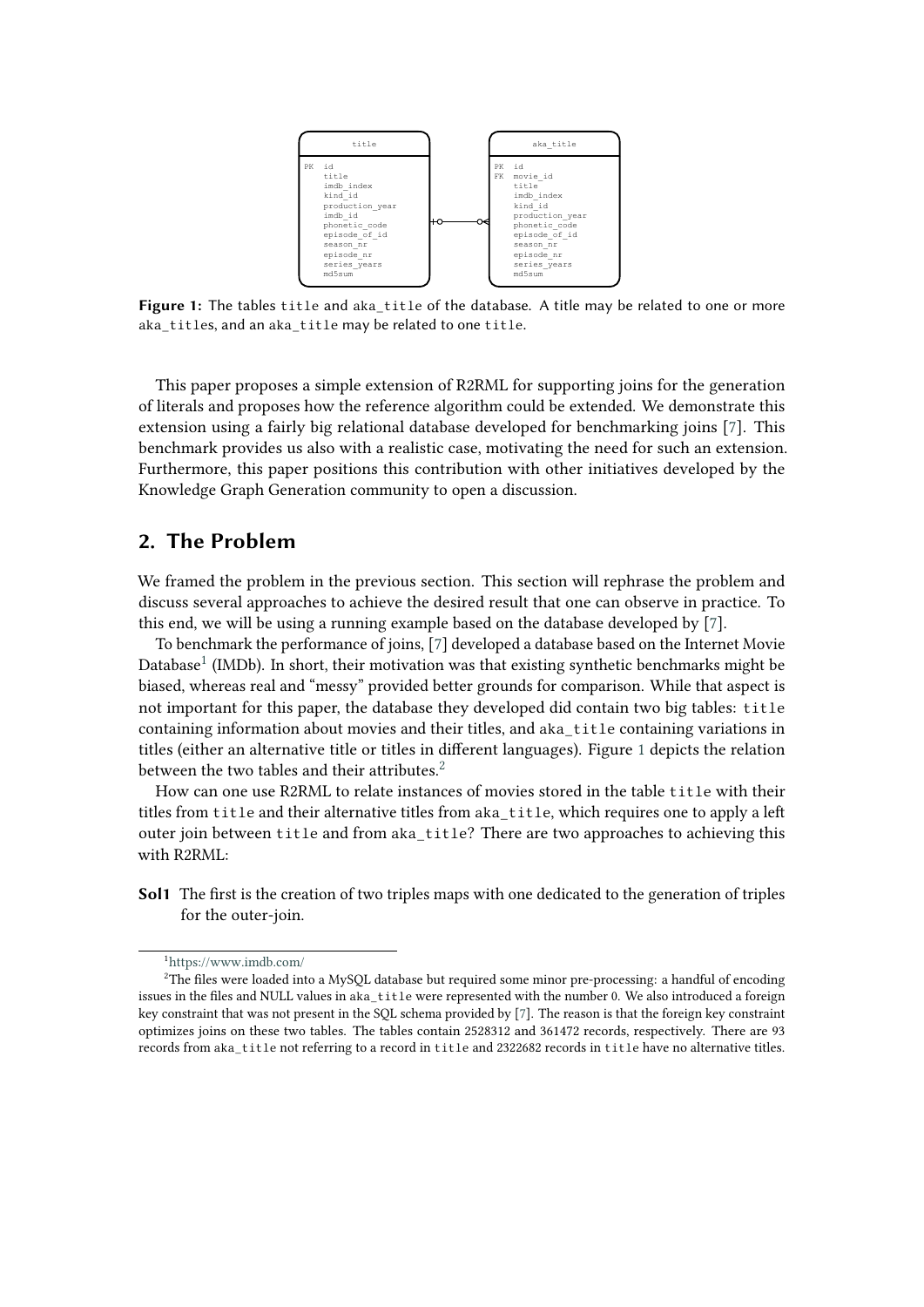**Sol2** The second is using one triples map with a (outer-)join in its logical table.

The problem with Sol1 is that the mapping is not self-contained and that there are two distinct triples maps that need to be maintained. $3\overline{}$  $3\overline{}$  One also must document that this construct was necessary to facilitate this outer-join. The advantage is that there are two distinct processes for querying the underlying database and thus less overhead. And while Sol2 makes the triples map self-contained, it may require the processor to process many logical rows that generate the same triples when the first table has multiple matches with the second. There may be many NULL values in the result set when there are few matches.

Practitioners familiar with RDF may lean towards the first solution as they may think in terms of the generated RDF; they know that the triples generated via these "disjointed" triples maps will be "merged" in the output. Practitioners familiar with SQL may naturally lean towards the second solution.

In the next section, we propose a small extension of R2RML to provide support for joins on literal values.

## **3. Proposed solution**

In Listing [1,](#page-2-1) we demonstrate the extension. It introduces the predicate  $\text{rrf}$  : parent LogicalTable. $^4$  $^4$ The domain of that predicate is rr:RefObjectMap and the range is rr:LogicalTable. Our extension requires that a rr:RefObjectMap must have either a rrf:parentLogicalTable or rr:parentTriplesMap. A referencing object map may now also generate literals. Where necessary, we will refer to object maps with a parent-triples map as "regular" referencing object maps.

```
1 \times #+1+1e2 rr:logicalTable [ rr:tableName "title" ] ;
3 rr:subjectMap [ rr:template "http://data.example.com/movie/{id}" ; rr:class ex:Movie; ] ;
4 rr:predicateObjectMap [ rr:predicate ex:title ; rr:objectMap [ rr:column "title" ] ; ] ;
5 rr:predicateObjectMap [
6 rr:predicate ex:title ;
7 rr:objectMap [
8 rr:column "title" ;
9 rrf:parentLogicalTable [ rr:tableName "aka_title" ] ;
10 rr:joinCondition [ rr:child "id" ; rr:parent "movie id" ] ;
11 \qquad ] ;
12 \t 13
```
Listing 1: Using parent-logical tables for managing joins

<span id="page-2-1"></span>The reference algorithm $^5$  $^5$  is extended as follows: step 6 will now iterate over all referencing object maps with a rr:parentTriplesMap, and we add a 7th step for each referencing object

<span id="page-2-0"></span> $3$ We may observe cases of the first also being conducted for referencing object maps, especially when the processor used uses the reference algorithm. The problems with respect to the "self-containedness" of triples maps still hold. An R2RML processor may internally "rewrite" referencing object maps as triples maps to optimize the process. [\[8\]](#page-7-1), for instance, analyzes the attributes that are referenced to apply a projection to the source data.

<span id="page-2-2"></span><sup>&</sup>lt;sup>4</sup>The namespace rrf refers to the namespace used in  $[6]$ .

<span id="page-2-3"></span><sup>5</sup><https://www.w3.org/TR/r2rml/#generated-rdf>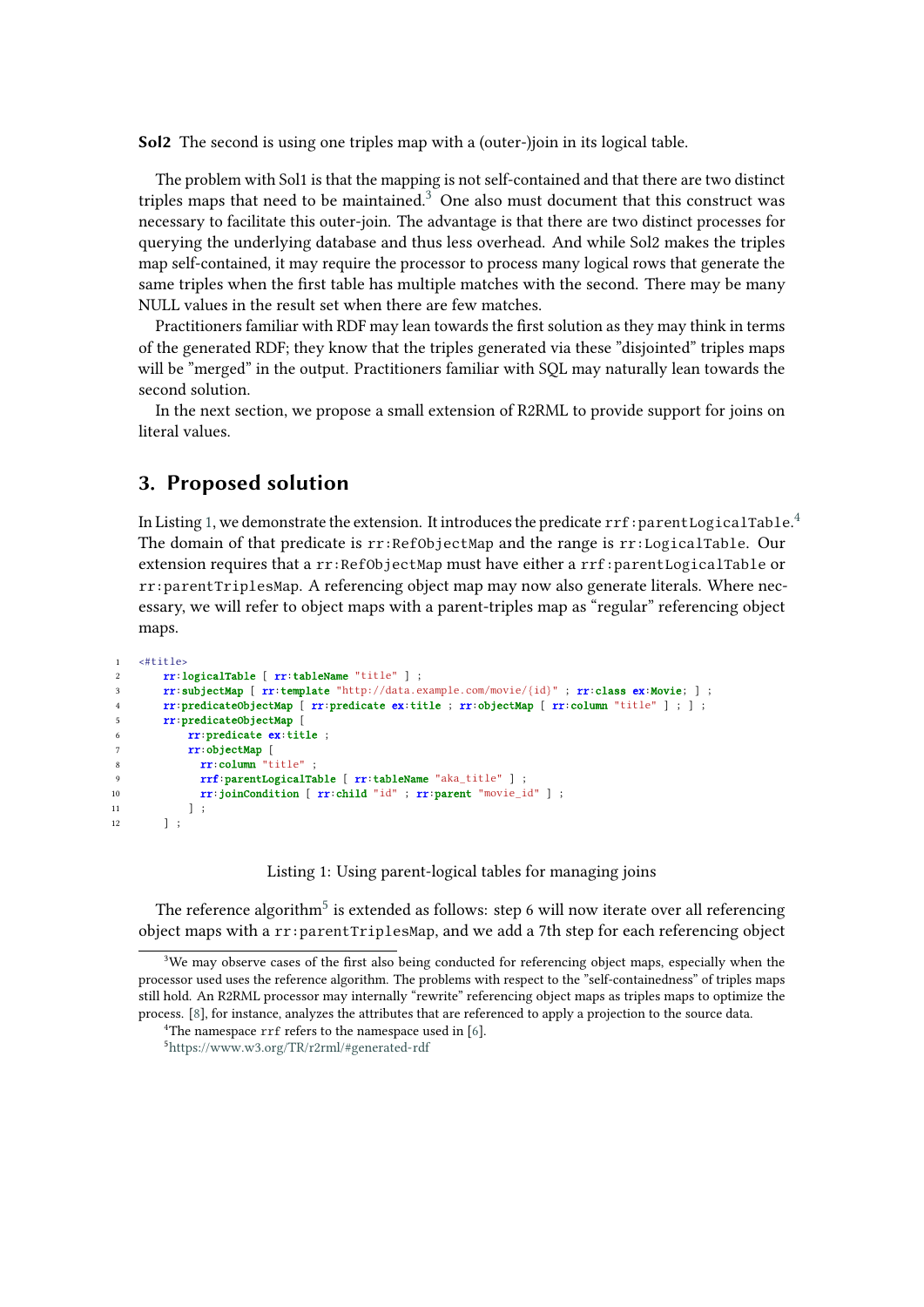map that uses a parent-logical table. The steps for generating are mostly the same. The differences are:

- 1. the column names used for the parent SQL query are the union of the attributes mentioned in the join conditions and the columns referred to in the term map $^6;$  $^6;$  $^6;$
- 2. it may generate a term of any term type; and
- 3. the column names referred to by the object map are those of the parent.

In other words, if both logical tables share a column X, then a reference to X would be to that of the parent. This behavior is consistent with that of regular referencing object maps.

An implementation of this algorithm is made available.<sup>[7](#page-3-1)</sup> We have chosen to extend R2RML-F as it implements R2RML's reference algorithm.

### **4. Demonstration**

We now present a limited experiment comparing the performance of Sol1, Sol2, and our proposal using the relational database introduced in Section 2. The mappings for Sol1 and Sol2 are in Appendix A. In this experiment, we join using the tables as a whole. As R2RML requires result sets to have unique names for each column, we created a third table aka\_title2, where each column received the suffix '2'. We also created a foreign key from aka\_title2 to title. We wanted to avoid using subqueries to rename the columns, and these may become materialized and thus have an unfairly negative impact on the outcome.

We ran the experiment on a MacBook Pro with a 2.3 GHz Dual-Core Intel Core i5 processor and 16 GB 2133 MHz LPDDR3 RAM. The database was stored in a MySQL 8.0 database using MyISAM tables in a Docker container. We compiled both R2RML-F and the script for our experiment with Java 17.0.2. When invoked, the Java Virtual Machine only loads the classes from libraries (JARs). I.e., Java adopts lazy loading, which negatively impacts the first execution of the mapping. We, therefore, execute a mapping once to ensure all classes are loaded and then run each mapping 30 times in a loop. We explicitly call the garbage collector between executions.

The code calls upon the extension of R2RML-F and registered timestamps before and after executing the mapping. We have not registered the time for writing the graph onto the hard disk.

Table [1](#page-4-0) provides the descriptive statistics of the time it took to process each mapping that corresponds with Sol1, Sol2, and our proposed solution. The data we have collected is listed in Appendix B.

From Figure [2,](#page-4-1) which shows the average run times in seconds, it is clear that the approach of using two different triples maps (Sol1) is faster than the two other approaches, which comes as no surprise. The problem, however, is that we have two distinct triples maps and their relationship is not explicit. Placing the outer-join in the logical table (Sol2) has the worst

<span id="page-3-0"></span><sup>&</sup>lt;sup>6</sup>One column name in case of a  $rr:$ column, a set of column names in case of a  $rr:$ template and an empty set in case of a rr:constant. In the case of a rr:constant, the algorithm will generate constants based on the matches of the join query.

<span id="page-3-1"></span><sup>7</sup><https://github.com/chrdebru/r2rml/tree/r2rml-join>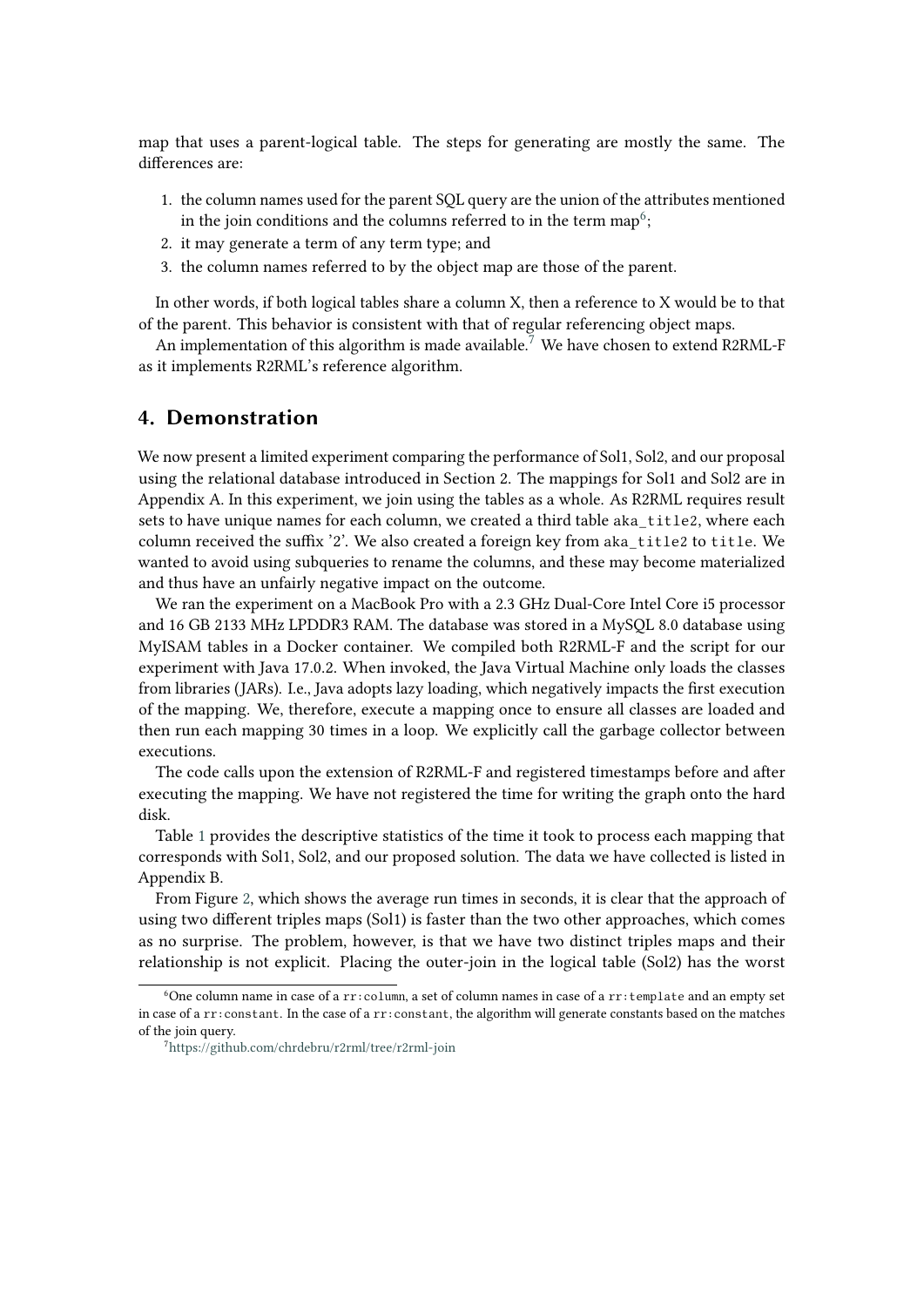

**Figure 2:** Time taken to process three mappings: Sol1–2 triples maps for the outer-join, Sol2–one triples map with the outer-join in the logical table, and our proposed solution.

<span id="page-4-1"></span><span id="page-4-0"></span>

|       | Sol <sub>1</sub> | Sol2       | Proposal   |
|-------|------------------|------------|------------|
| count | 30.000000        | 30.000000  | 30.000000  |
| mean  | 88.332720        | 112.595483 | 96.616708  |
| std   | 3.548997         | 5.047198   | 4.004154   |
| min   | 80.873969        | 101.222406 | 87.411147  |
| 25%   | 87.317585        | 109.592302 | 93.666924  |
| 50%   | 89.485543        | 115.118579 | 98.156296  |
| 75%   | 90.884436        | 116.067260 | 99.623490  |
| max   | 92.665459        | 119.661447 | 102.249416 |

#### **Table 1**

Descriptive statistics about the time taken to process the three approaches and their mappings: Sol1–2 triples maps for the outer-join, Sol2–one triples map with the outer-join in the logical table, and our proposed solution.

performance. The outer join yields a result set with 155749 more records than the referred table and contains twice the number of attributes. The overhead can be significantly reduced by only selecting the columns of interest<sup>[8](#page-4-2)</sup>, but the three mappings refer to the logical tables as a whole. Unsurprisingly, our solution is less efficient than Sol1 but considerably more efficient than Sol2.

The three groups do not follow a normal distribution.<sup>[9](#page-4-3)</sup> To test whether there is a statistically significant difference between the medians of the three groups, we apply the Kruskal-Wallis Test. This test can be applied to groups that do not fit a normal distribution. Given that the p-value 1.4500079774576953 ×  $10^{-16} \le 0.05$ , we reject the test's null hypothesis that the median is equal across all groups.

<span id="page-4-2"></span><sup>&</sup>lt;sup>8</sup>[\[8\]](#page-7-1) presented an approach to do this automatically.

<span id="page-4-3"></span><sup>&</sup>lt;sup>9</sup>All three groups are skewed and fit an Asymmetric Laplace distribution the best.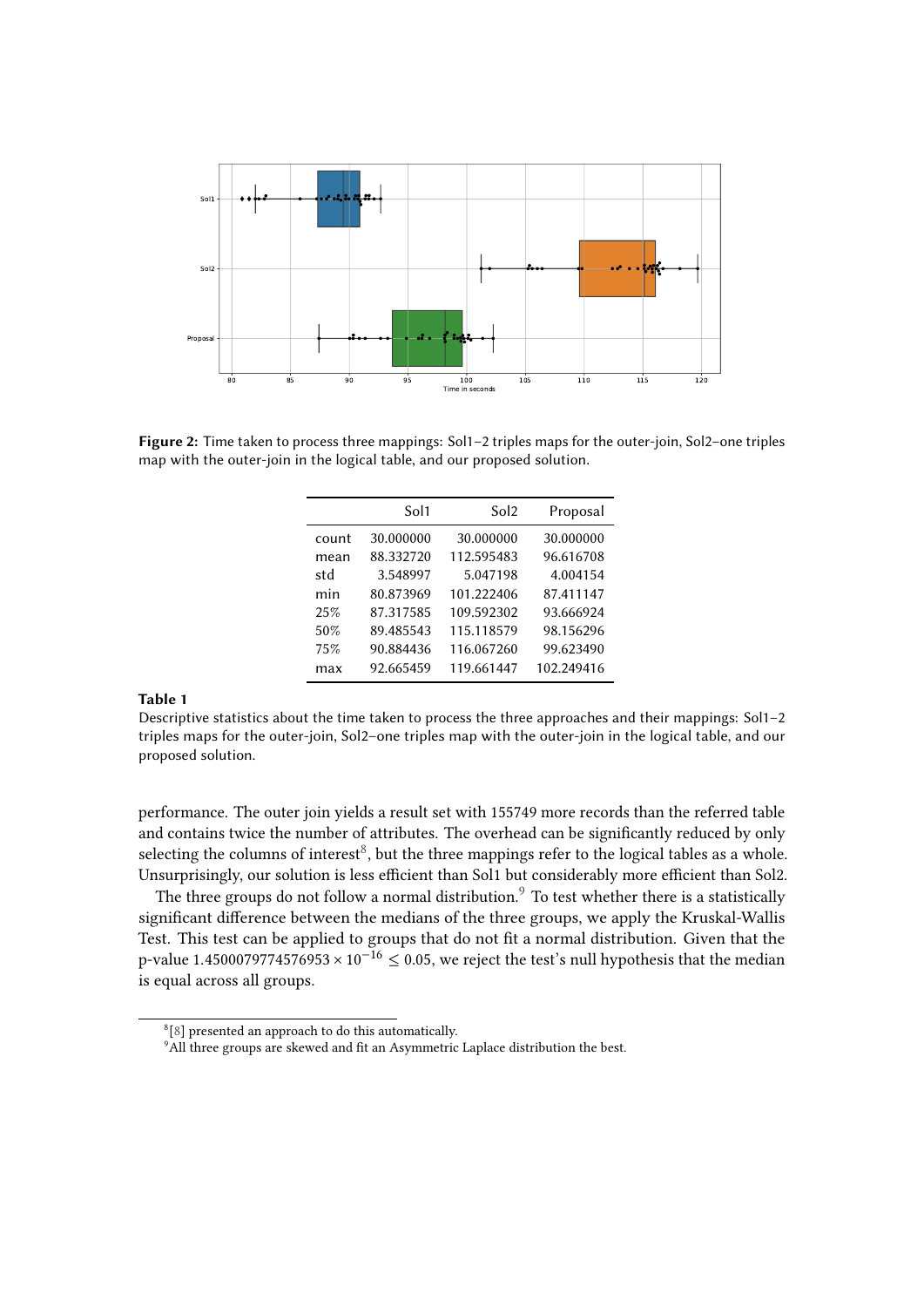We may conclude from these initial results that the proposed solution is not only a viable solution in terms of performance. More importantly, our proposal ensures that the mappings remain self-contained. While performance is crucial in knowledge graph generation, we argue that our proposed vocabulary extension is crucial. An R2RML processor may rewrite referencing object maps (both types) into distinct triples maps to optimize the process.

#### **5. Discussion**

In this paper, we extended the concept of  $rr:RefObjectMap$  to support joins for literal values. The reference algorithm for R2RML processes these in a separate loop for the generation of relations between subjects of two triples maps. Our approach added a similar step to the generation of literals based on a join. One may ask whether this approach may be adopted for term maps in general. The generation of subjects, predicates, and graphs for relational databases is based on a logical row. Generalizing this approach for such term maps may require a join per row, which is not efficient and is thus best done in the logical table of a triples map.

As we can generate resources with our approach, one can question whether the notion of parent-triples maps is still necessary. The reference algorithm uses both logical tables, even though a processor can only select those used by the subject maps. The question arises: do we refer to (data in) sources, or do we refer to triples maps?

Related to this work is the approach proposed by [\[9\]](#page-7-3), where they proposed "fields" to manipulate and even combine the source before generating RDF. Their work, demonstrated with hierarchical data, aimed to address the problem of references that may yield multiple results and that sources may contain data of mixed formats. They also introduced an abstraction allowing one to retrieve information via a reference that does not depend on the underlying reference formulation. To the best of our knowledge, support for relational databases and the addition of fields from different tables has not yet been published. However, as they declare fields on the logical source, such an approach may boil down to a situation similar to Sol2 mentioned in Section 2.

This study assumed that we did not store our values in SQL arrays or JSON. These may provide another solution, but processing those data types is not within R2RML's capabilities. And if the data is not stored in such columns, one has to write an SQL query to create those for the logical table. There are additional challenges with that approach: one is how to combine different representations (for which the work presented in [\[9\]](#page-7-3) may be useful), and the other is the processing of multi-valued term maps. The latter is being discussed in the Knowledge Graph Construction Community Group.

#### **5.1. Limitations**

With this paper, we aimed to propose an idea for extending R2RML, and we conducted a small experiment to demonstrate the viability of our approach. There are some limitations concerning the experiment.

First, we have chosen to adopt a benchmark for SQL joins for this paper. We could have considered adopting other benchmarks. [\[10\]](#page-7-4) developed an approach to assess the variables that affect RML implementations using synthetic data stored as CSV files. Their framework may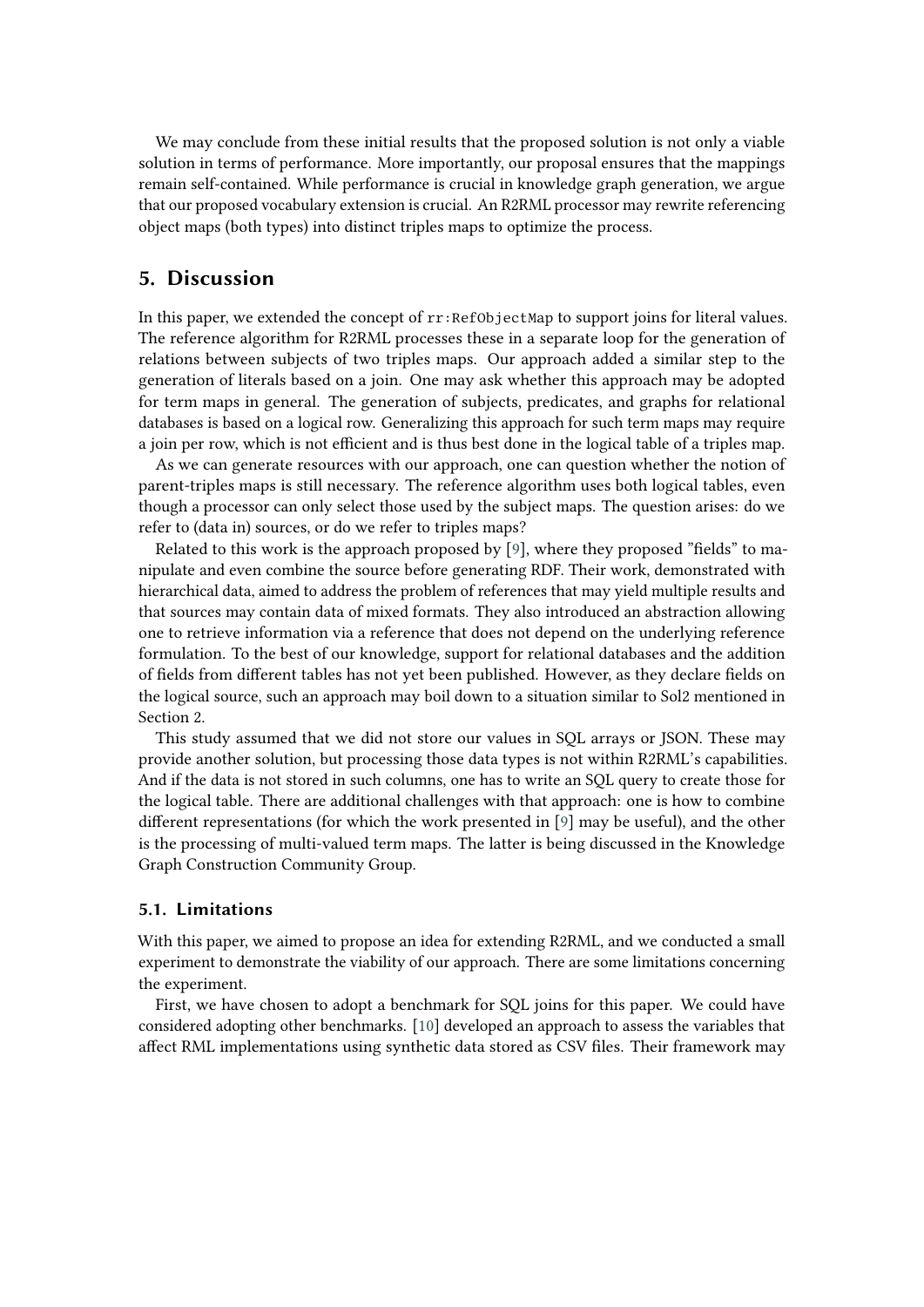have provided insights as R2RML-F as implementation as a whole (even though it is not an RML engine). However, their work may offer us guidelines for choosing datasets with particular characteristics for future experiments (join duplicates, dataset size, etc.).

Secondly, we have chosen to declare a foreign key between the two tables. It may be interesting to what the impact of omitting that foreign key may be. We believe, however, that this would provide us with information about the underlying database instead of our proposed solution.

Finally, we ran each mapping 30 times and used one particular implementation of R2RML. The extended implementation follows R2RML's reference implementation, even though an R2RML engine may process it differently (and even more efficiently). However, this paper aims to start a discussion on the viability of our approach and, more importantly, the advantages of extending the vocabulary for SQL joins for literals.

## **6. Conclusions**

We addressed the problem of generating literals from an outer-join, which R2RML does not support. While interesting initiatives are proposed for mostly hierarchical documents, we wanted to address this problem for relational databases by extending R2RML. We proposed a small extension with few implications regarding the R2RML vocabulary. We also extended the reference algorithm and provided an implementation that we have analyzed in an experiment.

From this paper, we can conclude that, for relational databases, our approach is a viable solution. While not as efficient as disjoint triples maps, it may be worth considering not as an approach. In our approach, the mappings are self-contained, and the relationship between the two logical tables is thus explicit. It is essential not to consider this vocabulary extension as syntactic sugar, as that would imply it is shorthand for something semantically equivalent.

We have addressed this problem for relational databases and R2RML. We could envisage that such an approach could be part of RML, which has the ambition to supersede R2RML. How this approach would work for non-relational data is to be studied.

#### **Acknowledgments**

We thank Pano Maria, Jhon Toledo Barreto, Hannes Voigt, and Herminio García-González for their valuable and constructive reviews.

#### **References**

- [1] S. Das, R. Cyganiak, S. Sundara, R2RML: RDB to RDF Mapping Language, 2012. URL: [https://www.w3.org/TR/r2rml/.](https://www.w3.org/TR/r2rml/)
- [2] A. Dimou, M. V. Sande, P. Colpaert, R. Verborgh, E. Mannens, R. V. de Walle, RML: A Generic Language for Integrated RDF Mappings of Heterogeneous Data, in: C. Bizer, T. Heath, S. Auer, T. Berners-Lee (Eds.), Proceedings of the Workshop on Linked Data on the Web co-located with the 23rd International World Wide Web Conference (WWW 2014),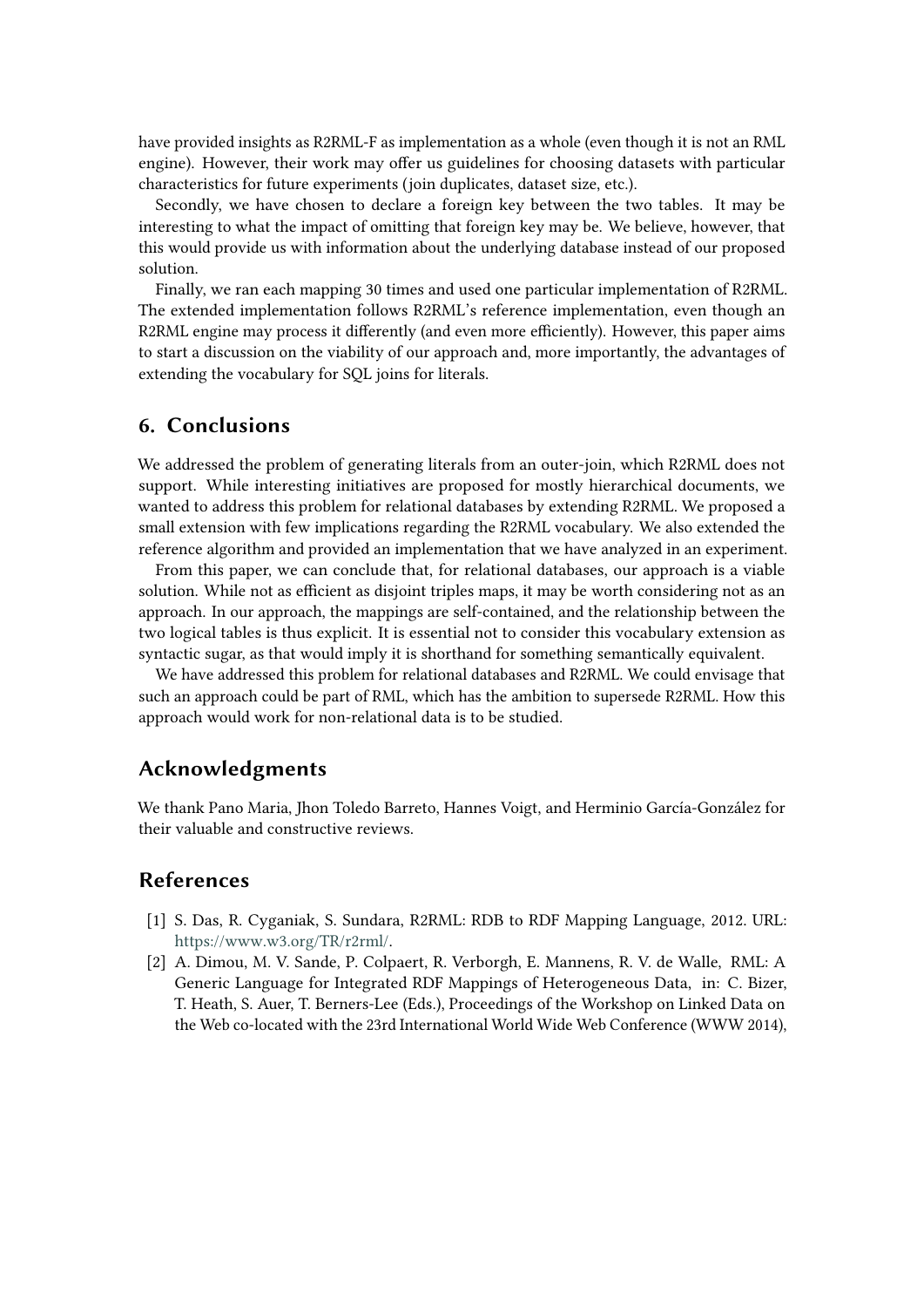Seoul, Korea, April 8, 2014., volume 1184 of *CEUR Workshop Proceedings*, CEUR-WS.org, 2014. URL: [http://ceur-ws.org/Vol-1184/ldow2014\\_paper\\_01.pdf.](http://ceur-ws.org/Vol-1184/ldow2014_paper_01.pdf)

- [3] F. Michel, L. Djimenou, C. Faron-Zucker, J. Montagnat, Translation of relational and nonrelational databases into RDF with xr2rml, in: V. Monfort, K. Krempels, T. A. Majchrzak, Z. Turk (Eds.), WEBIST 2015 - Proceedings of the 11th International Conference on Web Information Systems and Technologies, Lisbon, Portugal, 20-22 May, 2015, SciTePress, 2015, pp. 443–454. doi:[10.5220/0005448304430454](http://dx.doi.org/10.5220/0005448304430454).
- [4] C. Debruyne, L. McKenna, D. O'Sullivan, Extending R2RML with support for RDF collections and containers to generate MADS-RDF datasets, in: J. Kamps, G. Tsakonas, Y. Manolopoulos, L. S. Iliadis, I. Karydis (Eds.), Research and Advanced Technology for Digital Libraries - 21st International Conference on Theory and Practice of Digital Libraries, TPDL 2017, Thessaloniki, Greece, September 18-21, 2017, Proceedings, volume 10450 of *Lecture Notes in Computer Science*, Springer, 2017, pp. 531–536. doi:[10.1007/](http://dx.doi.org/10.1007/978-3-319-67008-9_42)  $978 - 3 - 319 - 67008 - 9$  42.
- [5] B. De Meester, W. Maroy, A. Dimou, R. Verborgh, E. Mannens, Declarative data transformations for linked data generation: The case of dbpedia, in: E. Blomqvist, D. Maynard, A. Gangemi, R. Hoekstra, P. Hitzler, O. Hartig (Eds.), The Semantic Web - 14th International Conference, ESWC 2017, Portorož, Slovenia, May 28 - June 1, 2017, Proceedings, Part II, volume 10250 of *Lecture Notes in Computer Science*, 2017, pp. 33–48. doi:10.1007/978-3-319-58451-5\_3.
- <span id="page-7-2"></span>[6] C. Debruyne, D. O'Sullivan, R2RML-F: towards sharing and executing domain logic in R2RML mappings, in: S. Auer, T. Berners-Lee, C. Bizer, T. Heath (Eds.), Proceedings of the Workshop on Linked Data on the Web, LDOW 2016, co-located with 25th International World Wide Web Conference (WWW 2016), volume 1593 of *CEUR Workshop Proceedings*, CEUR-WS.org, 2016. URL: [http://ceur-ws.org/Vol-1593/article-13.pdf.](http://ceur-ws.org/Vol-1593/article-13.pdf)
- <span id="page-7-0"></span>[7] V. Leis, A. Gubichev, A. Mirchev, P. A. Boncz, A. Kemper, T. Neumann, How good are query optimizers, really?, Proc. VLDB Endow. 9 (2015) 204–215. doi:[10.14778/2850583.](http://dx.doi.org/10.14778/2850583.2850594) [2850594](http://dx.doi.org/10.14778/2850583.2850594).
- <span id="page-7-1"></span>[8] S. Jozashoori, M. Vidal, Mapsdi: A scaled-up semantic data integration framework for knowledge graph creation, in: H. Panetto, C. Debruyne, M. Hepp, D. Lewis, C. A. Ardagna, R. Meersman (Eds.), On the Move to Meaningful Internet Systems: OTM 2019 Conferences - Confederated International Conferences: CoopIS, ODBASE, C&TC 2019, Rhodes, Greece, October 21-25, 2019, Proceedings, volume 11877 of *Lecture Notes in Computer Science*, Springer, 2019, pp. 58–75. doi:10.1007/978-3-030-33246-4\_4.
- <span id="page-7-3"></span>[9] T. Delva, D. Van Assche, P. Heyvaert, B. De Meester, A. Dimou, Integrating nested data into knowledge graphs with RML fields, in: D. Chaves-Fraga, A. Dimou, P. Heyvaert, F. Priyatna, J. F. Sequeda (Eds.), Proceedings of the 2nd International Workshop on Knowledge Graph Construction co-located with 18th Extended Semantic Web Conference (ESWC 2021), Online, June 6, 2021, volume 2873 of *CEUR Workshop Proceedings*, CEUR-WS.org, 2021. URL: [http://ceur-ws.org/Vol-2873/paper9.pdf.](http://ceur-ws.org/Vol-2873/paper9.pdf)
- <span id="page-7-4"></span>[10] D. Chaves-Fraga, K. M. Endris, E. Iglesias, Ó. Corcho, M. Vidal, What are the parameters that affect the construction of a knowledge graph?, in: H. Panetto, C. Debruyne, M. Hepp, D. Lewis, C. A. Ardagna, R. Meersman (Eds.), On the Move to Meaningful Internet Systems: OTM 2019 Conferences - Confederated International Conferences: CoopIS, ODBASE,